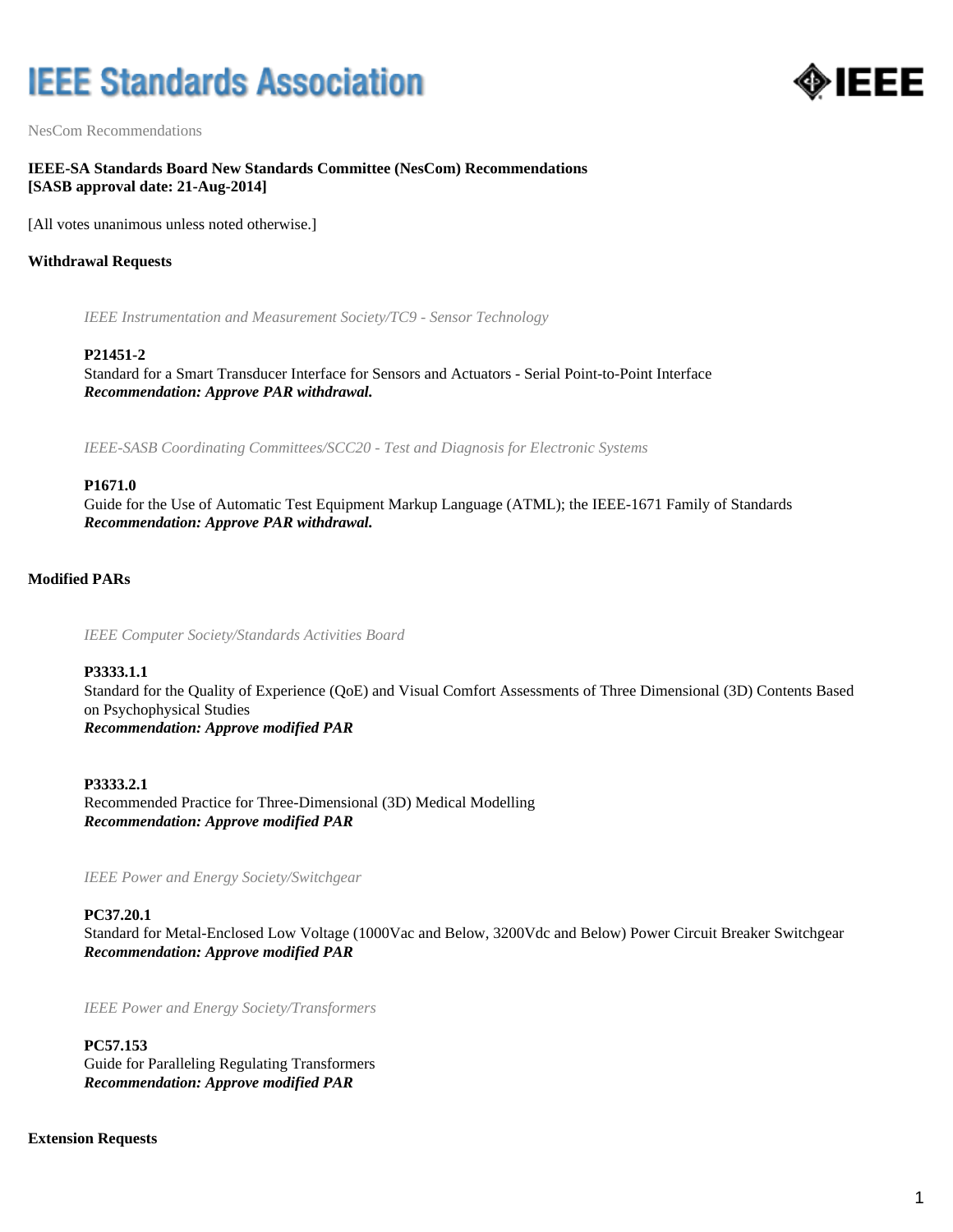*IEEE Computer Society/Standards Activities Board*

# **P1680.4**

Standard for Environmental Assessment of Servers *Recommendation: Approve request for an extension until December 2017*

*IEEE Industry Applications Society/Technical Books Coordinating Committee*

# **P3001.2**

Recommended Practice for Evaluating the Electrical Service Requirements of Industrial and Commercial Power Systems *Recommendation: Approve request for an extension until December 2016*

# **P3001.9**

Recommended Practice for the Lighting of Industrial and Commercial Facilities *Recommendation: Approve request for an extension until December 2016*

*IEEE Instrumentation and Measurement Society/TC25 - Medical and Biological Measurements*

# **P1721**

Standard for Objective Measurement of Systemic Arterial Blood Pressure in Humans *Recommendation: Approve request for an extension until December 2016*

*IEEE Power and Energy Society/Substations*

### **P1818**

Guide for the Design of Low Voltage Auxiliary Systems for Electric Power Substations *Recommendation: Approve request for an extension until December 2016*

*IEEE Power and Energy Society/Switchgear*

# **PC37.302**

Guide for Fault Current Limiter (FCL) Testing *Recommendation: Approve request for an extension until December 2016*

*IEEE Power and Energy Society/Transformers*

# **PC57.130**

Guide for the Use of Dissolved Gas Analysis Applied to Factory Temperature Rise Tests for the Evaluation of Mineral Oil-Immersed Transformers and Reactors *Recommendation: Approve request for an extension until December 2015*

# **PC57.637**

Guide for the Reclamation of Mineral Insulating Oil and Criteria for Its Use *Recommendation: Approve request for an extension until December 2015*

*IEEE-SASB Coordinating Committees/SCC20 - Test and Diagnosis for Electronic Systems*

# **P1671.1**

Standard for Automatic Test Markup Language (ATML) Test Description *Recommendation: Approve request for an extension until December 2016*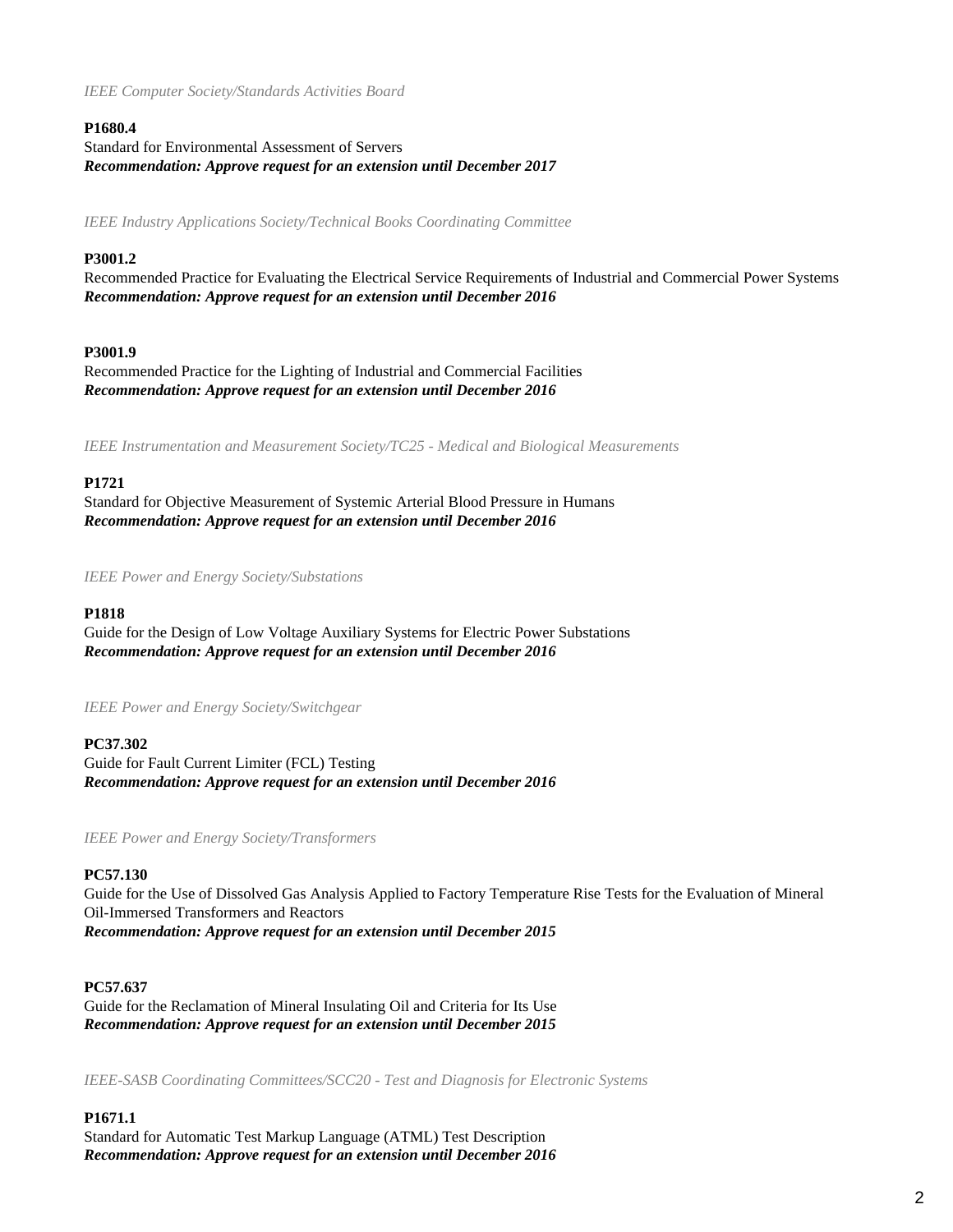#### **P1671.3**

Standard for Automatic Test Markup Language (ATML) Unit Under Test (UUT) Description *Recommendation: Approve request for an extension until December 2016*

#### **New PARs**

*IEEE Computer Society/Design Automation*

#### **P2415**

Standard for Unified Hardware Abstraction and Layer for Energy Proportional Electronic Systems *Recommendation: Approve new PAR until December 2018*

### **P2416**

Standard for Power Modeling to Enable System Level Analysis *Recommendation: Approve new PAR until December 2018*

*IEEE Computer Society/Foundation for Intelligent Physical Agents*

#### **P2409**

Trial Use Recommended Practice for Design Process Documentation Template (DPDT) *Recommendation: Approve new PAR until December 2018*

*IEEE Computer Society/LAN/MAN Standards Committee*

## **P802.1AEcg**

Standard for Local and Metropolitan Area Networks: Media Access Control (MAC) Security Amendment: Ethernet Data Encryption Devices *Recommendation: Approve new PAR until December 2018*

## **P802.1ARce**

Standard for Local and Metropolitan Area Networks - Secure Device Identity Amendment 1: SHA-384 and P-384 Elliptic Curve *Recommendation: Approve new PAR until December 2018*

#### **P802.3bw**

Standard for Ethernet Amendment Physical Layer Specifications and Management Parameters for 100 Mb/s Operation over a Single Balanced Twisted Pair Cable (100BASE-T1) *Recommendation: Approve new PAR until December 2018*

#### **P802.15.4s**

Standard for Low-Rate Wireless Networks: Amendment Enabling Spectrum Resource Measurement Capability *Recommendation: Approve new PAR until December 2018*

**P802.22.3** Standard for Spectrum Characterization and Occupancy Sensing *Recommendation: Approve new PAR until December 2018*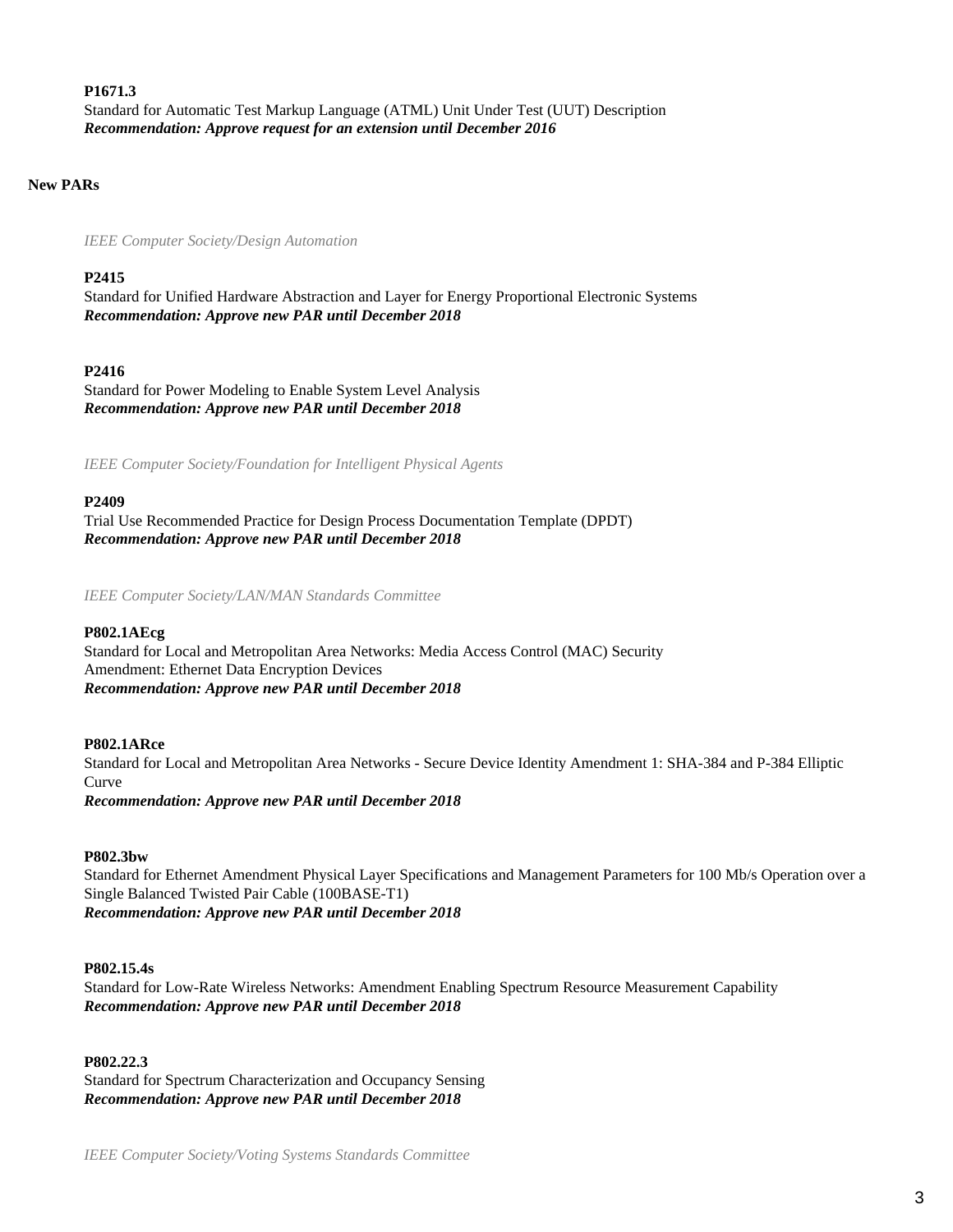# **P1622.6** Recommended Practice for Voting Methods Mathematical Models *Recommendation: Approve new PAR until December 2018*

*IEEE Communications Society/Dynamic Spectrum Access Networks Standards Committee*

# **P1900.6b**

Standard for Spectrum Sensing Interfaces and Data Structures for Dynamic Spectrum Access and other Advanced Radio Communication Systems. Spectrum Database Interfaces Amendment *Recommendation: Approve new PAR until December 2018*

*IEEE Industry Applications Society/Power Systems Protection*

# **P2408**

Guide for Communications-Based Protection of Industrial and Commercial Power Systems *Recommendation: Conditionally approve new PAR until December 2018; contingent upon supplying the name of the standards/protocols identified in 5.2 and 5.5, and including the full titles of those standards/protocols in section 8.1.*

*IEEE Industrial Electronics Society/Industrial Electronics Society Standards Committee*

# **P61158**

Standard for Industrial Hard Real-Time Communication *Recommendation: Approve new PAR until December 2018*

*IEEE Power and Energy Society/Insulated Conductors*

# **P2412**

Standard Test for Determining Circuit Integrity Performance of Fire Resistive Cable Systems in Passenger Rail and Road Tunnels

*Recommendation: Approve new PAR until December 2018*

*IEEE Power and Energy Society/Nuclear Power Engineering*

# **P62582-2-am1**

Nuclear Power Plants - Instrumentation and Control Important to Safety - Electrical Equipment Condition Monitoring Methods - Part 2: Indenter Modulus Amendment 1 *Recommendation: Approve new PAR until December 2018*

*IEEE Power and Energy Society/Switchgear*

# **PC37.20.9**

Metal Enclosed Switchgear Rated 1 kV to 52 kV Incorporating Gas Insulation Systems *Recommendation: Approve new PAR until December 2018*

*IEEE Vehicular Technology Society/Rail Transportation Standards Committee*

# **P1653.1**

Standard for Traction Power Transformers for Substation Applications up to 1500 Volts DC Nominal Output *Recommendation: Approve new PAR until December 2018*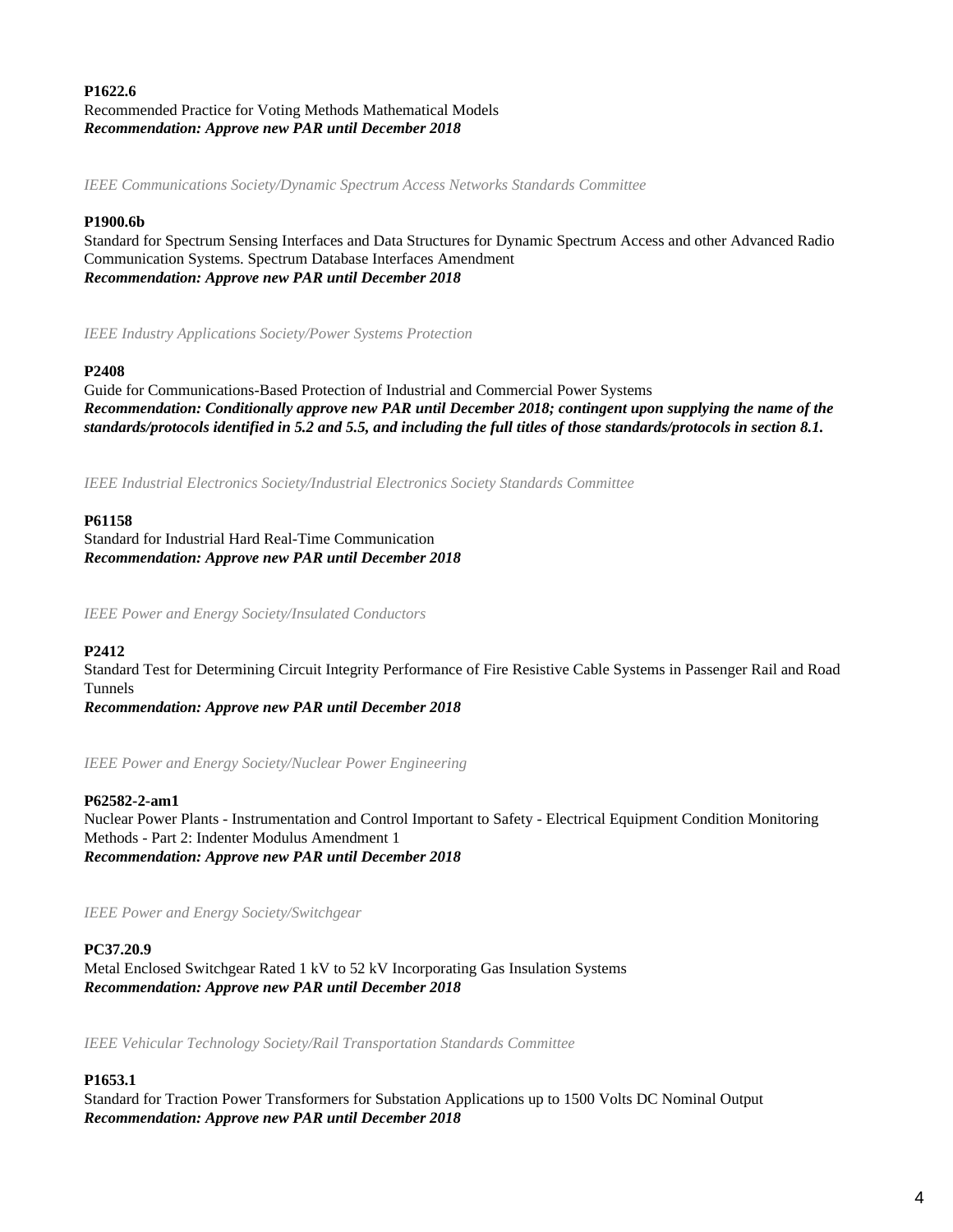# **PARs for the Revision of Standards**

*IEEE Computer Society/Microprocessor Standards Committee*

# **P1722**

Standard for a Transport Protocol for Time Sensitive Applications in a Bridged Local Area Network *Recommendation: Approve PAR for the revision of a standard until December 2018*

*IEEE Instrumentation and Measurement Society/TC9 - Sensor Technology*

# **P21451-2**

ISO/IEC/IEEE Standard for Information Technology -- Smart Transducer Interface for Sensors and Actuators -- Part 2: Serial Point-to-Point Interface *Recommendation: Approve PAR for the revision of a standard until December 2018*

*IEEE Power and Energy Society/Energy Development & Power Generation*

# **P1147**

Guide for the Rehabilitation of Hydroelectric Power Plants *Recommendation: Approve PAR for the revision of a standard until December 2018*

*IEEE Power and Energy Society/Stationary Batteries Committee*

# **P1578**

Recommended Practice for Stationary Battery Electrolyte Spill Containment and Management *Recommendation: Approve PAR for the revision of a standard until December 2018*

*IEEE Power and Energy Society/Switchgear*

# **PC37.30.1**

Standard Requirements for AC High-Voltage Air Switches Rated Above 1000 V *Recommendation: Approve PAR for the revision of a standard until December 2018*

#### **PC37.59**

Standard Requirements for Conversion of Power Switchgear Equipment *Recommendation: Approve PAR for the revision of a standard until December 2018*

#### **PC37.81**

Guide for Seismic Qualification of Class 1E Metal-Enclosed Power Switchgear Assemblies *Recommendation: Approve PAR for the revision of a standard until December 2018*

# **PC37.82**

Standard for the Qualification of Switchgear Assemblies for Class 1E Applications in Nuclear Power Generating Stations *Recommendation: Approve PAR for the revision of a standard until December 2018*

*IEEE Power and Energy Society/Transmission and Distribution*

#### **P1159.3**

Recommended Practice for Power Quality Data Interchange Format (PQDIF)